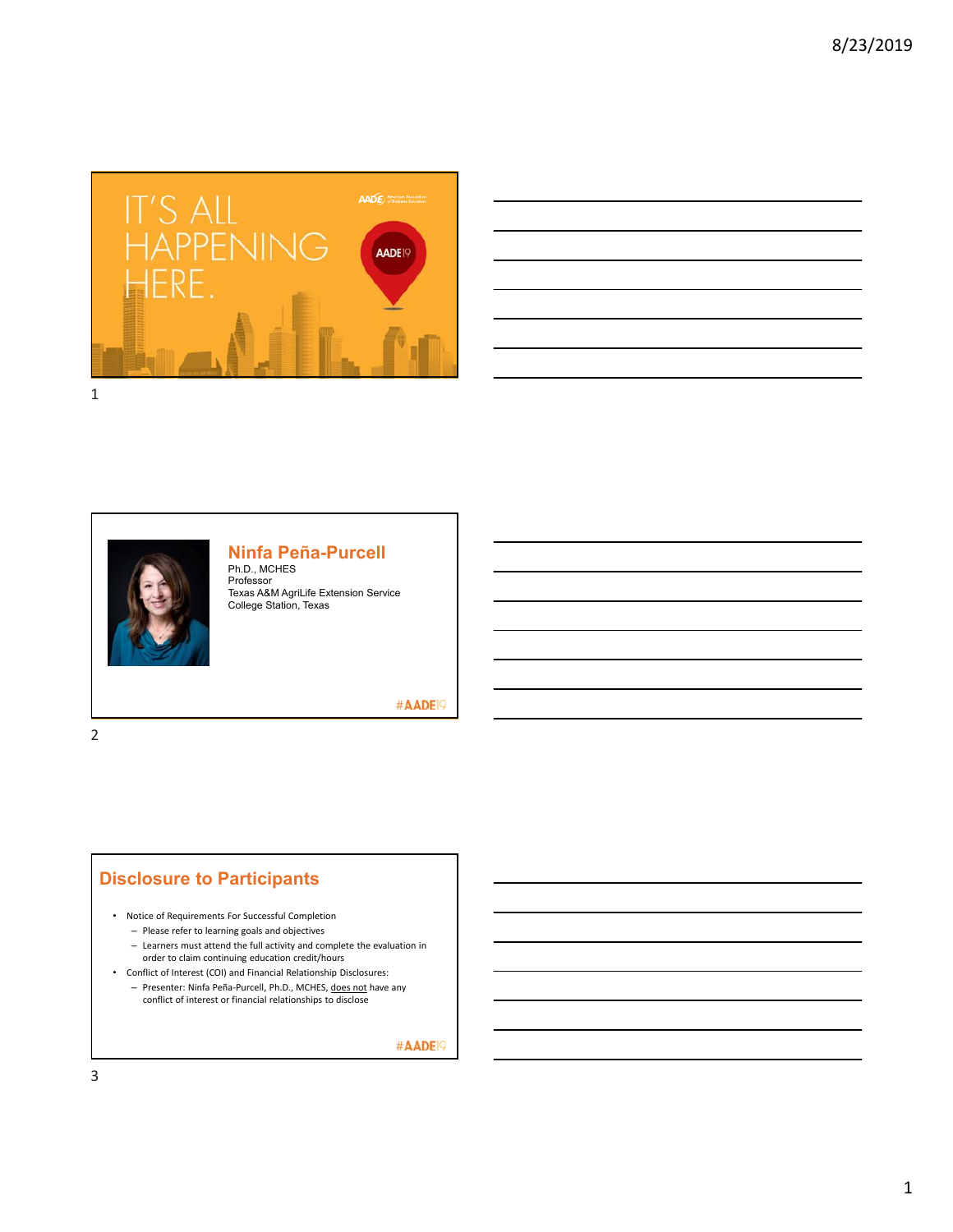# **Objectives**

- Discuss the prevalence of diabetes-related distress (DRD) and depression among people with diabetes
- Describe the impact of DRD among African Americans and Hispanics/Latinos
- Explain the emotional impact of living with diabetes

#AADE<sup>19</sup>

4



5

### **Terms and Acronyms**

- Type 2 Diabetes Mellitus: **T2D**
- Persons with Diabetes **PWD**
- Diabetes‐related Distress: **DRD**
- Major Depressive Disorder: **MDD**
- Diabetes Self‐management Education and Support: **DSME/S**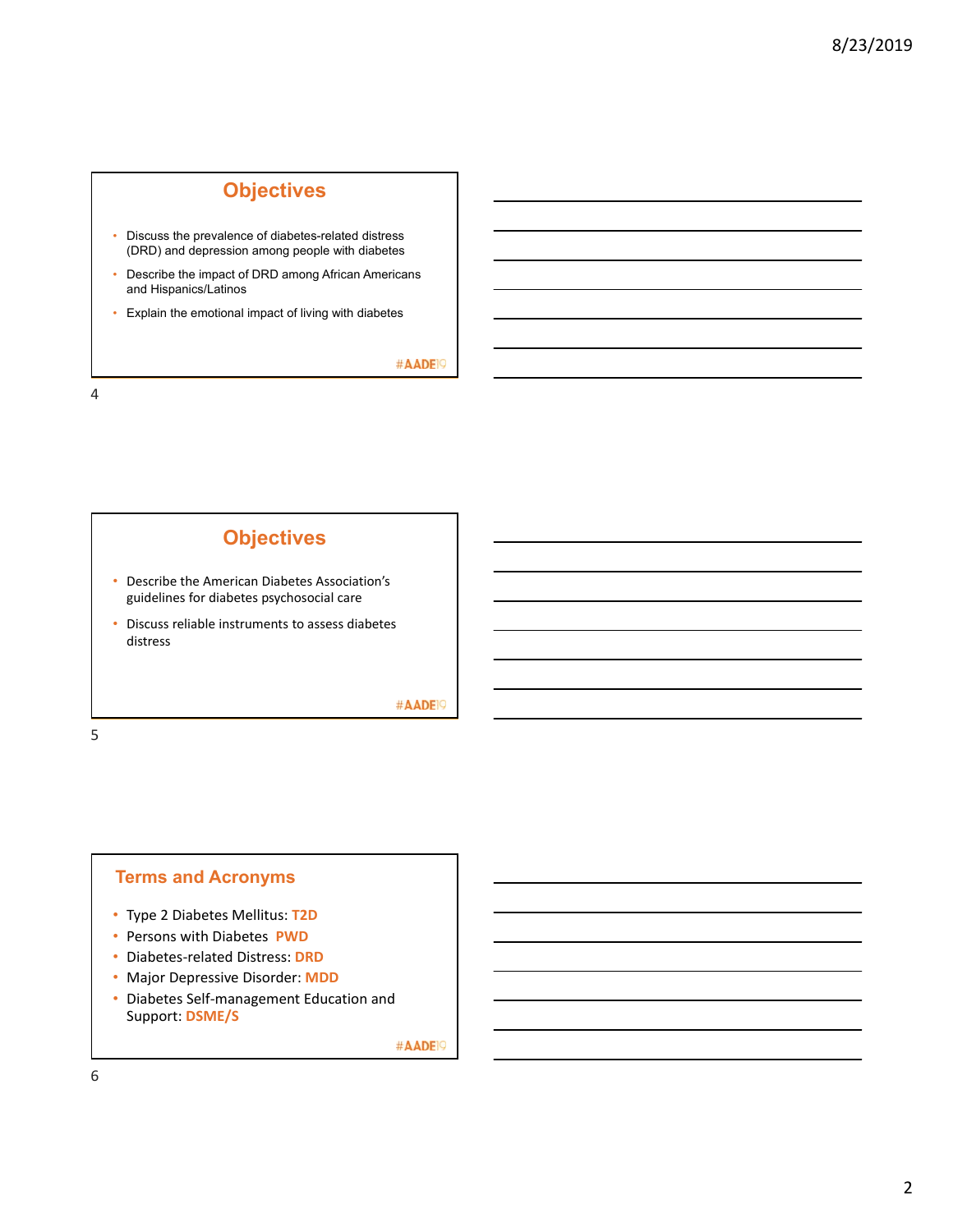







## **Stress, Fear, and Acceptance1**



- *"Stress is one of the principal factors that affects us with respect to our illness"*
- *"Having diabetes comes with a great deal of fear"*
- *"… you don't accept it, but later on you accept it and pay attention to what you have to learn or do …"* #AADE<sup>19</sup>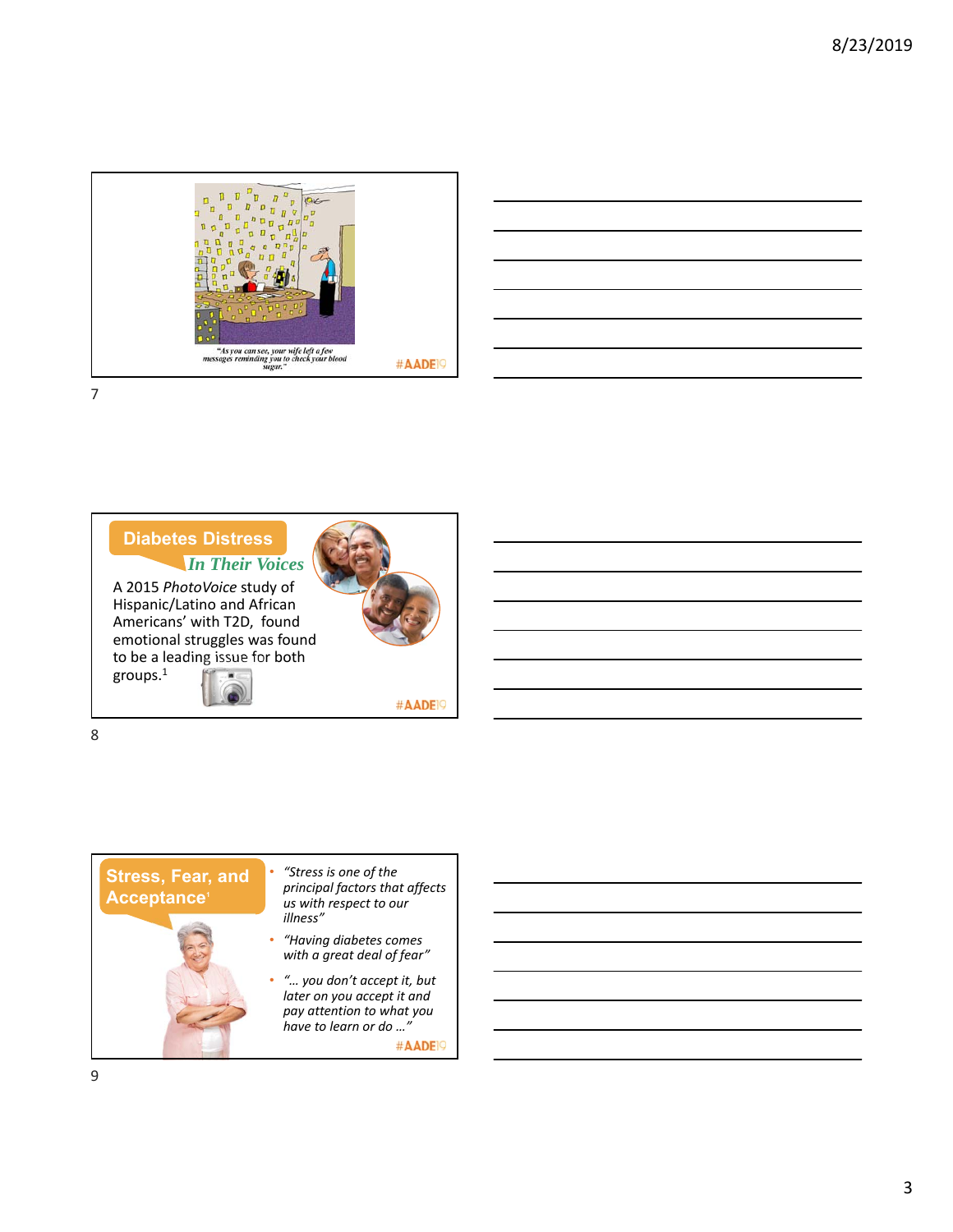

*to get through this [diabetes]"*



11



- People with T2DM are at an increased risk of reduced psychological well‐being
- Nearly half of the people with a new diabetes diagnosis (within three months) report psychological distress
- Diabetes‐related Distress (DRD) is a prominent issue for people with T2DM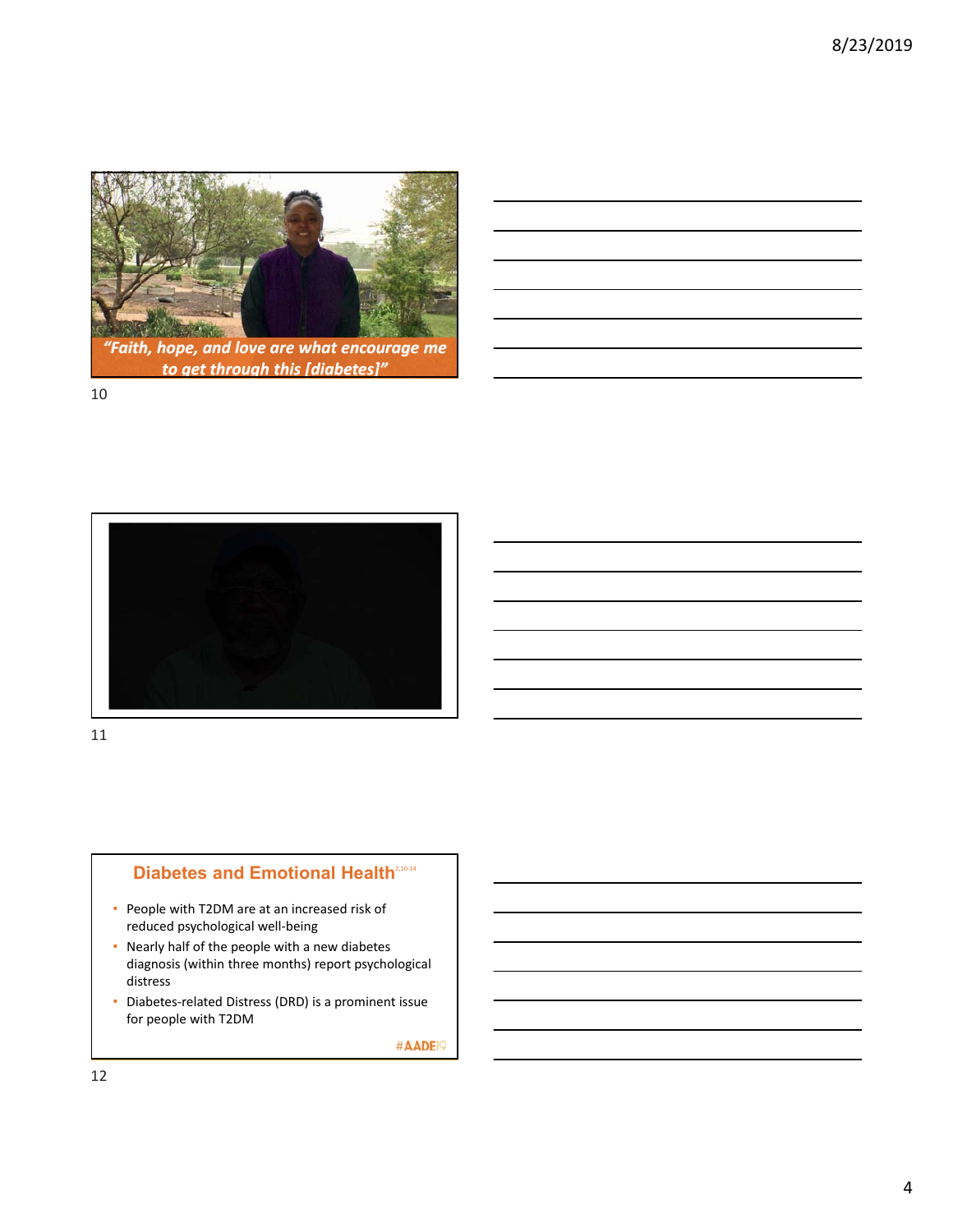### Diabetes Distress Defined<sup>2,15-16</sup>

*A patient's concern about disease management, support, emotional burden, and access to care.* 

- Distinct from major depression disorder
- Content and context‐specific to living with diabetes
- Part of the diabetes spectrum and not a separate clinical psychopathology

#AADE<sup>19</sup>

13





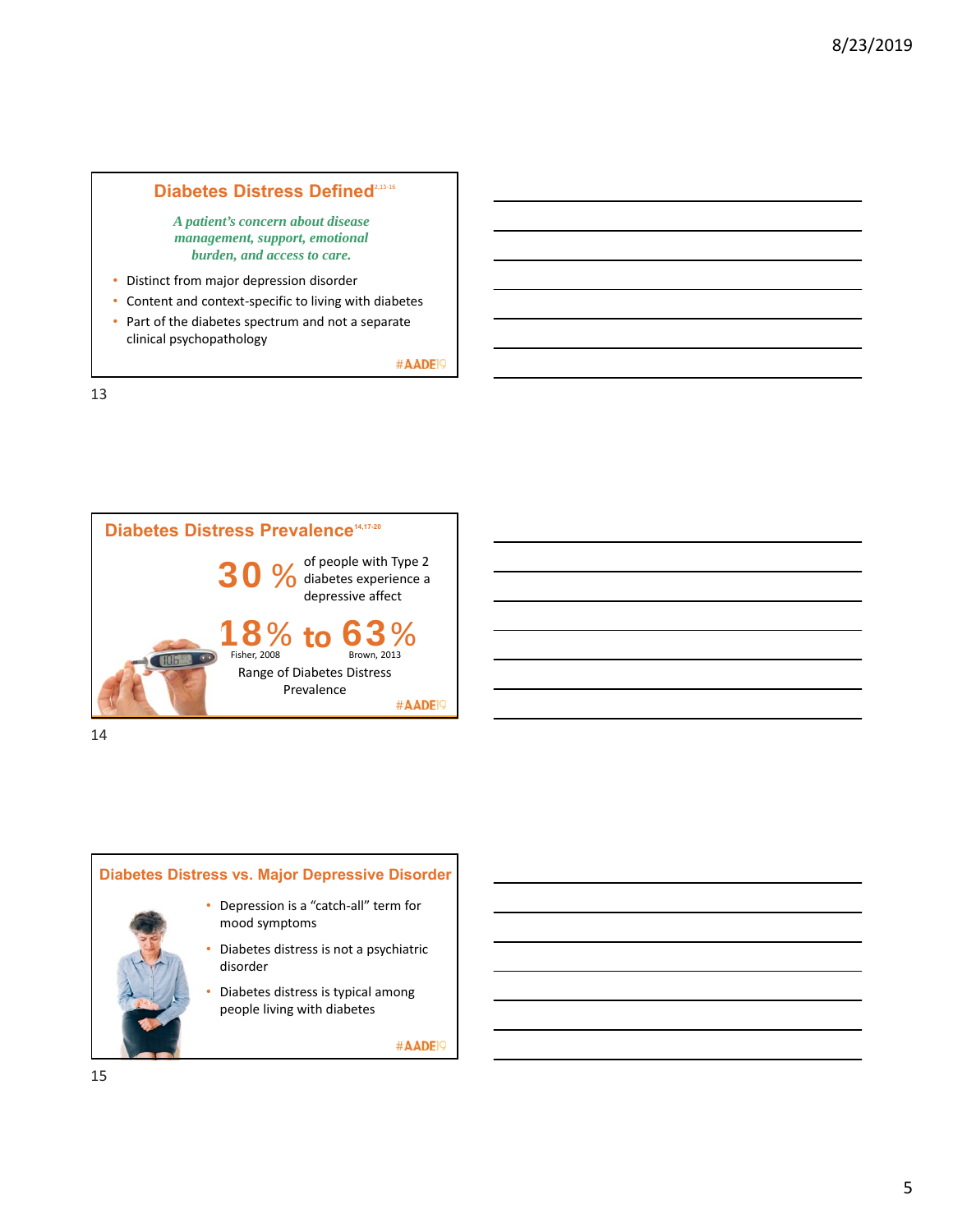#### **Diabetes-Related Distress vs. Depression14,21‐27**

- There is significant overlap between DRD and clinical depression
- DRD is more widespread than MDD
- In the spectrum of emotional disorders, DD is at the milder end, and MDD is more severe
- Both DRD and MDD impact T2DM through poor disease management and lower self‐care #AADE<sup>19</sup>

16



**ADA Psychosocial Care Guidelines**

17

### **Psychosocial Care for People with Diabetes:** *General Considerations28*

- Integrate a collaborative, person‐centered approach
- Screen for symptoms of diabetes distress, depression, anxiety, disordered eating behaviors, and cognitive capabilities
- Assess psychosocial issues in the context of the burden of diabetes self‐management

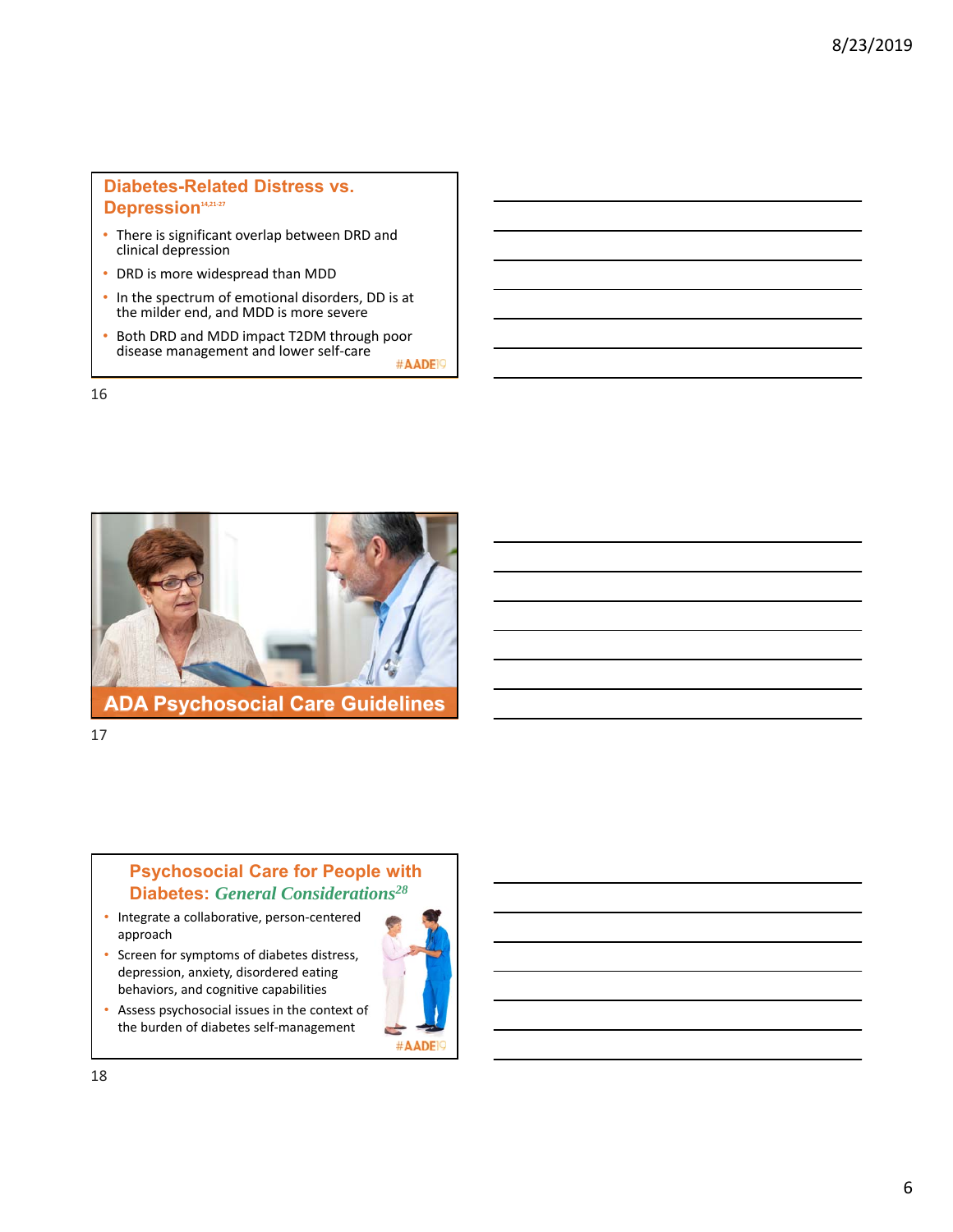

#### Assess life situations that impact physical and psychological health outcomes and incorporate it into intervention strategies

Address psychosocial problems when identified

#AADE<sup>19</sup>

19



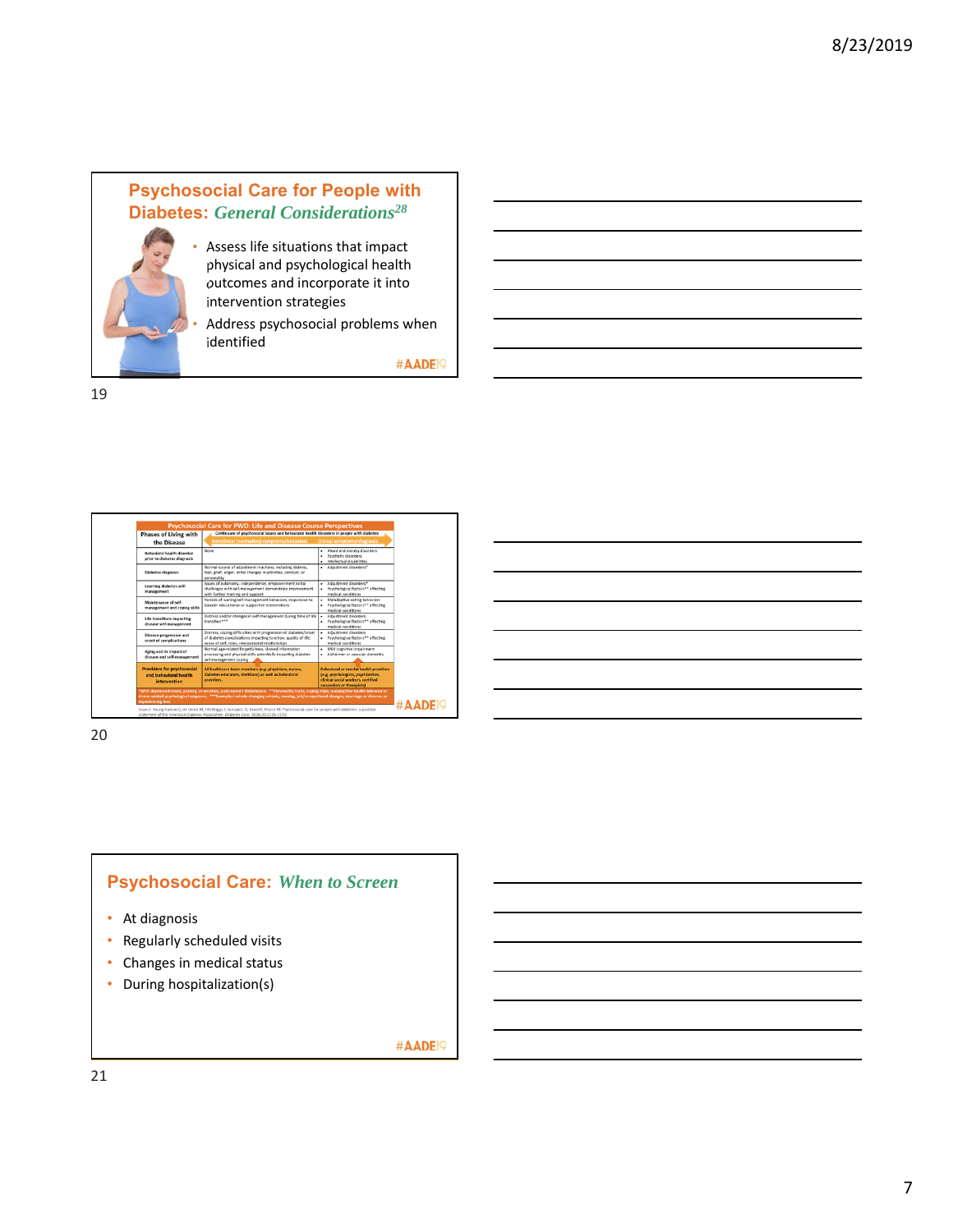#### **Psychosocial Care:** *When to Screen*

- When new-onset complications occur
- Whenever problems are identified with:
	- Glucose control
	- Quality of life
	- Self‐management

#AADE<sup>19</sup>

22





| <b>Assessing Diabetes Distress</b> <sup>29-30</sup> |                                                   |                                              |
|-----------------------------------------------------|---------------------------------------------------|----------------------------------------------|
| <b>Measure</b>                                      | <b>Problem Areas in</b><br>Diabetes (20 items)    | <b>Diabetes Distress</b><br>Scale (17 items) |
| <b>Domains</b>                                      | Diabetes-related emotional<br>problems (12 items) | Emotional burden<br>(5 items)                |
|                                                     | Treatment problems<br>(3 items)                   | Physician-related<br>distress (4 items)      |
|                                                     | Food-related problems<br>(3 items)                | Regimen-related<br>distress (5 items)        |
|                                                     | Social support-related<br>problems (2 items)      | Interpersonal distress<br>(3 items)          |

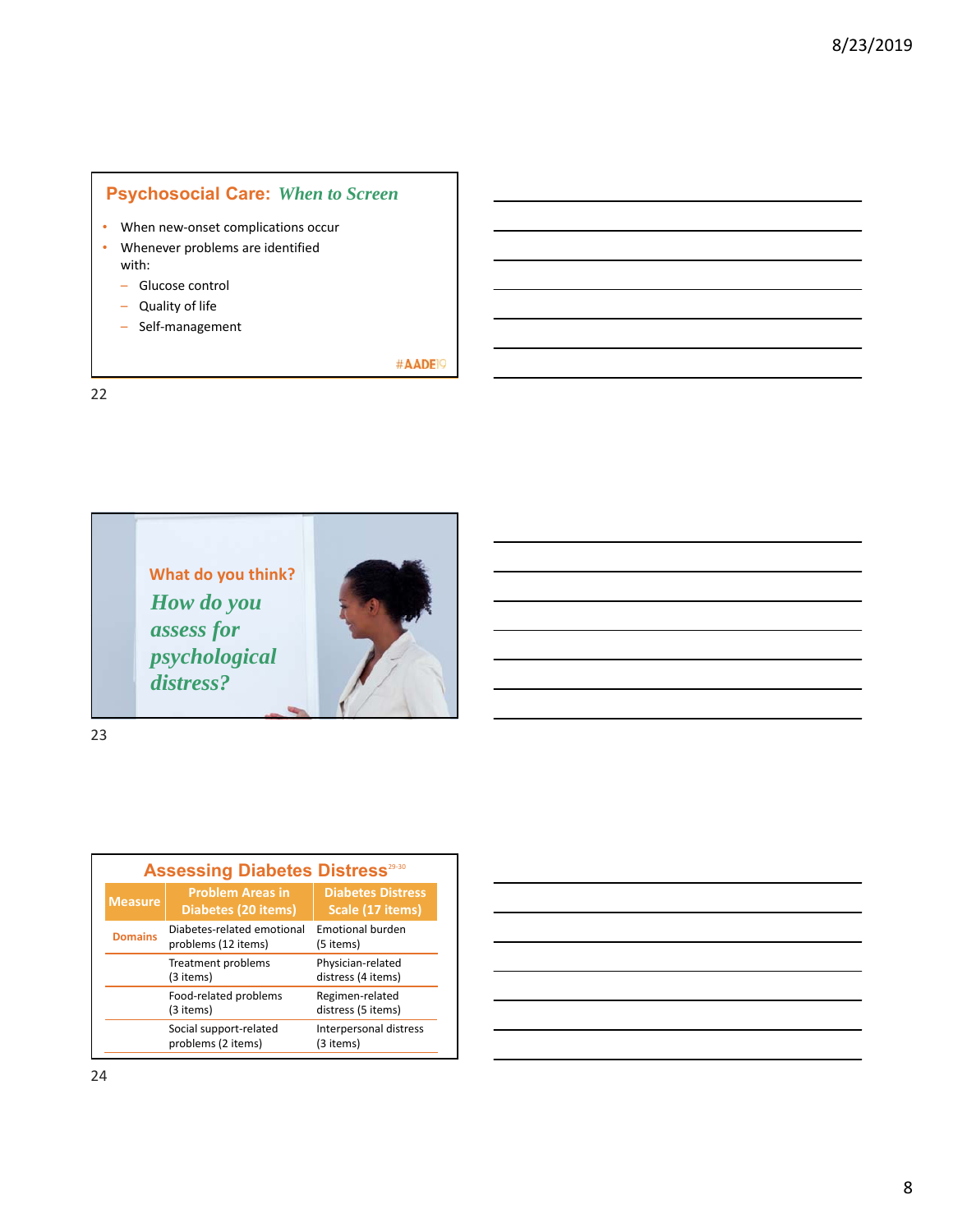





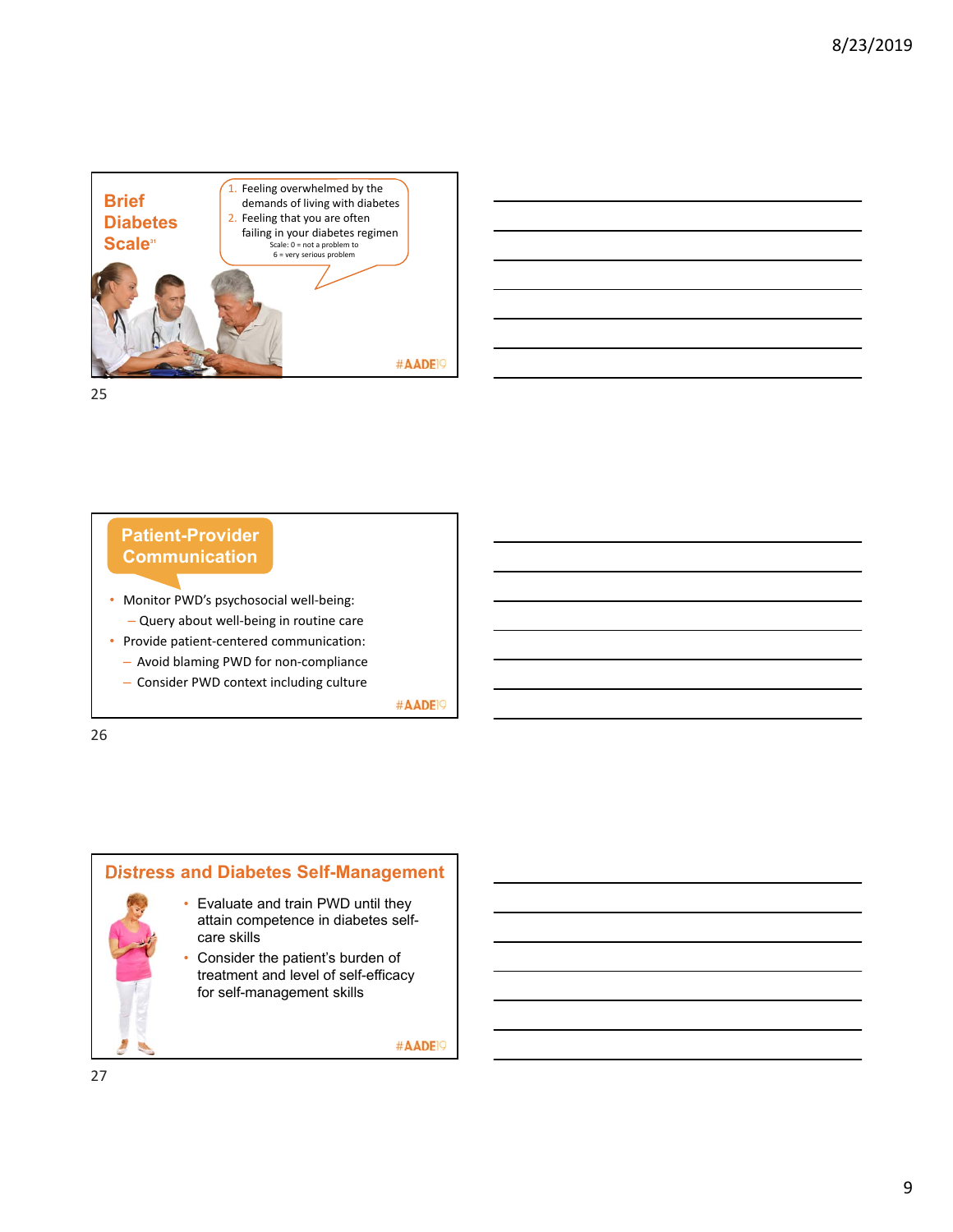## **Positive Impact of DSME/S**

In a 2019 study of Hispanic/ Latinos (n = 137) and African Americans (n = 122) completing a 7-week DSME/S, it was found for **both groups**:

- Significant improvements in all outcomes: selfcare, self-efficacy, and psychological distress.
- Lower psychological stress score were related to great post-test self-efficacy and self-care

#AADE<sup>1</sup>

28



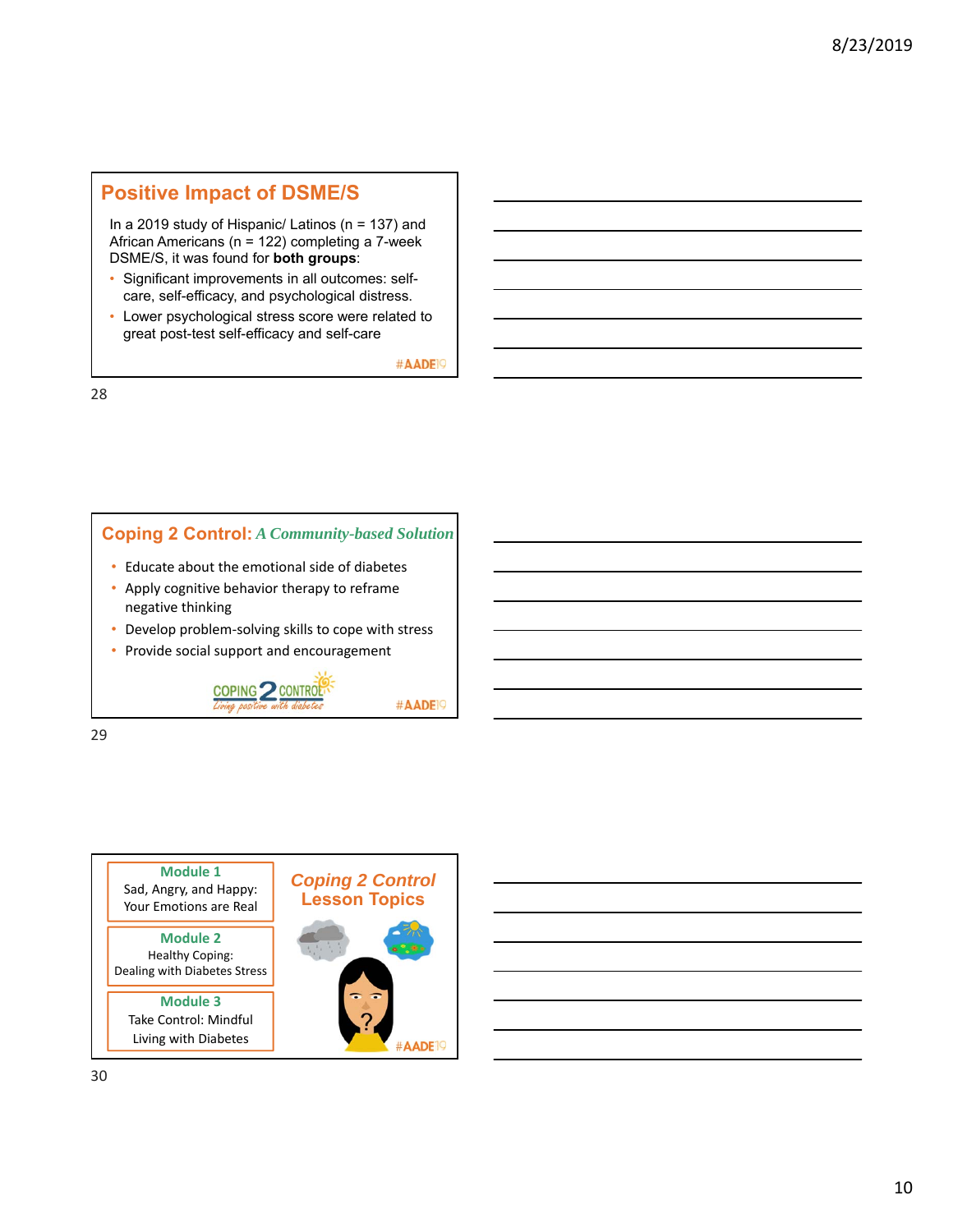

## **Case Study**

Mary has had T2D for over 20 years. She remarked that no doctor had ever told her she was doing a good job of managing her illness.

"*Despite the fact that I'm on a pump and a glucose monitor and I take meticulous care of both of those devices and monitor constantly throughout the day…all of those efforts don't equate into good results. In fact, the opposite is true, that sometimes when I am trying my hardest to be vigilant, everything goes haywire*."

There are days I want to quit because managing diabetes takes too much of my time. Also, my family doesn't understand how<br>difficult it is to keep my diabetes under control. #AADE<sup>19</sup>

32

## **Case Study**

- What psychosocial support would you provide the patient?
- What areas of self‐management require attention?
- How can you empower and encourage the patient?